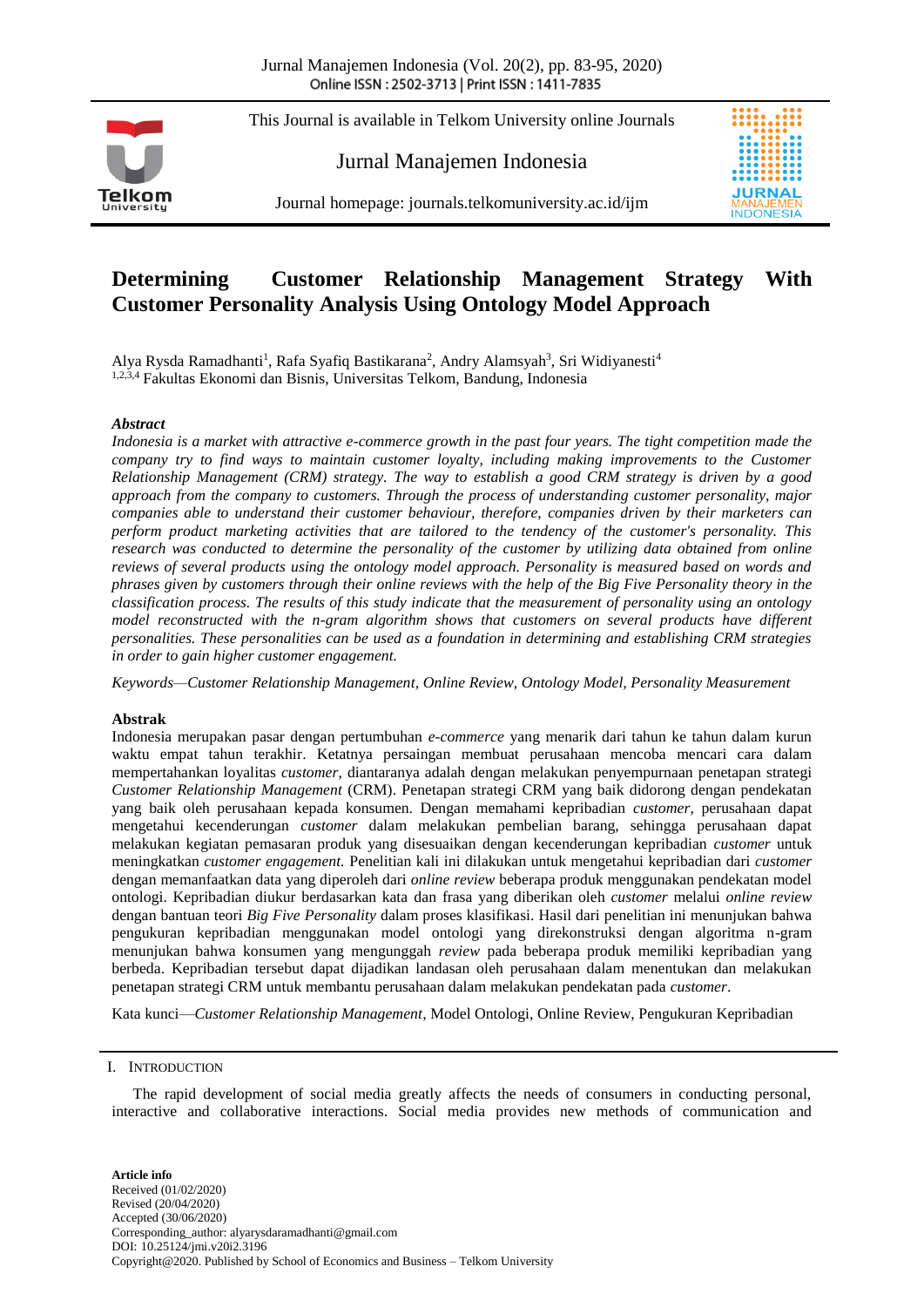interaction, not only between consumers but also between consumers and companies (Hollebeek et al. 2014; Sasser et al. 2014). The development of social media also applies to companies to deliver messages regarding their products or services to consumers (Lehmkuhl dan Jung 2013). Social media allows companies to interact with consumers, share information or even get reviews from consumers.

Company involvement in communications with consumers through social media has had a large impact in developing customer relationship management strategies (Malthouse et al. 2013). By actively involving users in interactions through social media, companies can take contingencies to increase customer satisfaction and loyalty (Hollebeek et al. 2014). Through social media, companies have expansive knowledge of consumer information, as well as consumer interaction networks (Reinhold dan Alt 2012). Information about opinions and views related to products, brands, or companies is expected to reveal the needs and experiences of consumers (Reinhold dan Alt 2012). One way for companies in developing interactions to bring information from consumers is to provide online media review (Greenberg, 2010).

The motives of reviews submitted by customers are driven by the personality types that each customer has (Manner & Lane, 2018). One way for companies and marketers to manage customer relationships to survive in a fairly long period is to approach customers to better understand the customer's personality (Bleier, Harmeling, & Palmatier, 2018). Manner & Lane (2018) also added that human personality types can be used to predict their purpose of sharing knowledge, the purpose of using technology, the purpose of using social media, and other online behaviors. A person's personality can be assessed and analyzed scientifically to get results that can help decision making in various aspects, one of which is in determining the CRM strategy (Rothe, 2017).

The importance of understanding consumer personalities attracts researchers from various disciplines trying to find the most appropriate way to assess personality based on textual data obtained from social media activities (Alamsyah, 2018). The most frequently used fashion of conducting research using social media data is the classification method by machine learning (Pratama et al., 2017). This method is applied to find insights within complex data from social media that are delicate to analyze by humans (Liu, Preotiuc-Pietro, Samani, Moghaddam, & Ungar, 2016). Machine learning has limitations in analyzing incomplete data or having lots of noise. These limitations make machine learning unable to provide precise classification results if the data provided is incomplete or has lots of noise (Liu, Preotiuc-Pietro, Samani, Moghaddam, & Ungar, 2016).

One way to overcome the limitations possessed by machine learning methods can be overcome by the use of ontology modeling with the help of experts in the field of psychology to assess personality (Alamsyah, 2018). There are several advantages in using ontology modeling techniques, including a means that can facilitate the process of classification of documents and can be an answer to the deficiencies that are owned by the classification process using machine learning (Alamsyah, et al., 2019). The use of ontology modeling techniques has also been widely applied in classification. Ontology modeling techniques are considered as a complement to the current classification algorithm (Zhao, Ichise, Sasaki, Liu, & Yoshikawa, 2016).

A considerable need for knowledge of the personality and behavior of consumers is the main foundation of this research. This study aims to assess consumer personality based on online review activities using ontology models. Various linguistic features extracted from online reviews within a certain time frame. The ontology model built through reconstruction using the N-gram algorithm is expected to speed up the process of measuring personality and increase the level of accuracy of the results of personality assessments. The personality assessment results obtained can be used by companies as a basis for establishing customer relationship management strategies that are appropriate to the personalities of each consumer.

#### II. LITERATURE REVIEW

#### *A. Customer Relationship Management*

Customer Relationship Management (CRM) is a comprehensive approach to creating, maintaining, and expanding customer relationships (Anderson & Kerr, 2002, hal. 89). Customer Relationship based on ecommerce systems is used to increase customer satisfaction to increase sales. CRM must be a touching way of doing business in all areas of management. In general, CRM can be classified into 3 types, namely operational CRM, analytic CRM, and collaborative CRM (Berson, Smith, & Thearling, 2000).

One type of CRM that often utilizes social media is collaborative CRM. Collaborative CRM is a collaborative application service, such as e-mail, personal publishing, digital community (e-community),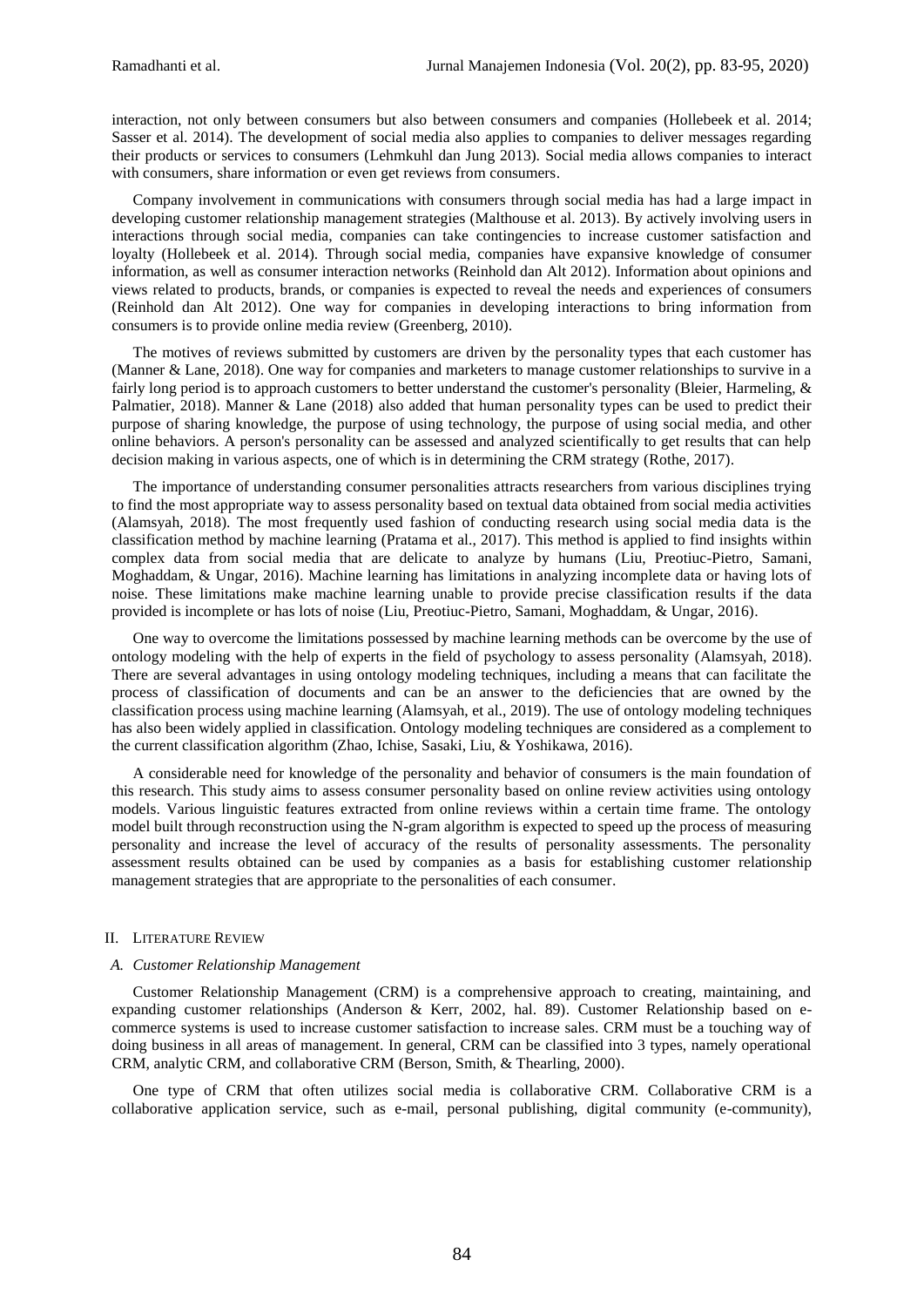discussion forums and other tools aimed at facilitating interactions between customers and companies. CRM strategies with components as mentioned earlier have the main goal of maximizing customer profits along with maintaining and increasing customer satisfaction (Berson, Smith, & Thearling, 1999). The most common way to facilitate interaction with consumers is to provide customer reviews (Greenberg, 2010). Reviews left by customers can form digital records that can be used as a basis for knowing the customer's personality (Abbas et al., 2019). By knowing the customer's personality, we can adjust the CRM planning process to the customer's main needs based on his personality (Bleier et al., 2018).

# *B. Personality dan Personality Measurement*

Personality contains emotional values, attitudes and talents, and is an anchored personal characteristic (Gunter, 2019, hal. 1). Personality symbolizes the development of a person's complete psychological system. Another definition of personality is a consistent pattern of feelings, thoughts, and behavior (Kotler & Keller, 2016, hal. 185). Personality is a part of psychology whose utilization can vary from industry, consumer, organization, and machine. In industrial psychology, personality helps to classify and select employees. Personality can distinguish one person from another person by using traits. In other words, personality means the response to the same group of stimuli over a long time (Riggio, 2017, hal. 123).

Personality has been endorsed as one of the most indispensable topics in psychological studies (Costa & McCrae, 1992). Research shows that the results of personality assessments determine many aspects of life, including work performance, social status, academic success, political attitudes, decision-making processes and online behavior (Azucar et al., 2018). The classic approach to measuring personality requires respondents to answer a series of questions to evaluate their behavioral preferences (Azucar et al., 2018). Another approach to measuring personality is through face-to-face interviews (Dwivedula et al., 2016). While self-managed interviews and questionnaires are deliberately more accurate in sophisticated ways, online users may not want to spend a lot of time filling out questionnaires, to personalize their search results or product recommendations (Farnadi et al., 2016). Therefore, to overcome these challenges, researchers use social media data that is spread on the internet, in various ways to analyze data, including machine learning and ontology (Sewwandi et al., 2017).

# *C. Big Five Personality Theory*

Big Five Personality according to the personality trait model is built into five factors or dimensions such as Openness, Conscientiousness, Extraversion, Agreeableness, and Neuroticism known as OCEAN (Costa & McCrae, 1992). The Big Five Personality model uses a lexical hypothesis that groups words or language used in daily life to describe the individual characteristics of others (Ramdhani, 2012). The Big Five Personality Theory is built by examining the basis of personality and analyzing the vocabulary used daily. To understand more about each factor will be explained as follows (Costa & McCrae, 1992):

- 1. Openness or usually called openness to experience, refers to individuals who have intellectual curiosity, selfawareness, and independence.
- 2. Conscientiousness refers to individual planning, maintaining the quality of persistence, and achievementoriented.
- 3. Extraversion refers to individuals who are involved with the outside world and have the enthusiasm and create positive emotions.
- 4. Agreeableness refers to individuals who value social harmony or coordination and cooperation, are honest, trustworthy, and optimistic.
- 5. Neuroticism refers to the assessment of past negative feelings and emotions that are unstable or overreact emotionally.

Previous research used the Big Five Personality theory to assess personality. Distinguishing individuals can be represented by terms that exist in the language used by each individual (John, Robins, & Pervin, 2008, hal. 117). In other words, all kinds of words and terms that represent these traits are included as the Big Five Inventory (BFI). The use of BFI can be translated into other languages to suit the culture of the language itself to prevent cross-cultural deviations. BFI itself is still considered too broad to represent personality traits. Therefore, there is a metric called NEO Personality Inventory-Revised (NEO-PI-R) which will make the process of classifying words easier than using BFI (John, Robins, & Pervin, 2008, hal. 125). Traits and facets of the Big Five Personality theory are shown in Table 1.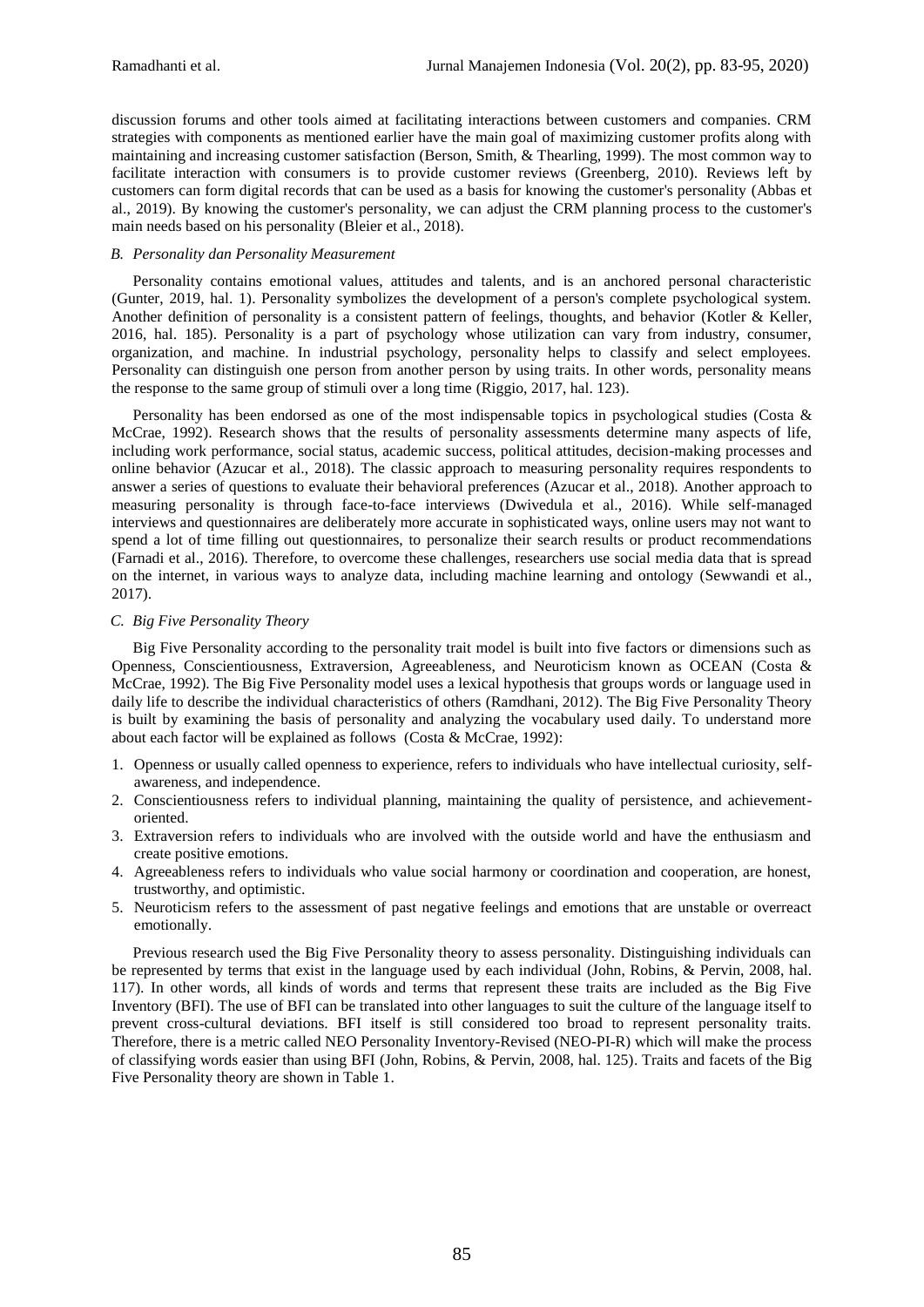| <b>Personality Traits</b> | Facets                                                                                       |
|---------------------------|----------------------------------------------------------------------------------------------|
| <i>Openness</i>           | Fantasy, Aesthetic, Feelings, Actions, Ideas, Values                                         |
| Conscientiousness         | Competence, Order, Dutifulness, Achievement Striving, Self-Discipline, Deliberation          |
| Extraversion              | Warmth, Gregariousness, Assertiveness, Activity Level, Excitement Seeking, Positive Emotions |
| Agreeableness             | Trust, Straightforwardness, Compliance, Tendermindedness, Modesty, Altruism                  |
| <i>Neuroticism</i>        | Anxiety, Angry Hostility, Depression, Self- Consciousness, Impulsiveness, Vulnerability      |

Table 1. Big Five Personality Traits

Source: Costa & McCrae, 1992

#### *D. Personality Measurement Based on Social Media Activity*

Encouraged by the increasing evidence of the relationship between personality and online behavior, researchers have begun to explore the use of digital footprints left by people on social media to take assessments of one's personality (Azucar et al., 2018). Recent studies in this field, build up to have some distinctive research designs. However, several studies differ in terms of the social media platforms they use to get textual data. For example, Park et al. (2015) investigated the feasibility of predicting personality traits based on text features extracted from Facebook status updates using topic modeling techniques. Likewise, Liu et al. (2016) and Qiu et al. (2012) both analyzed the language/text used on Twitter to create predictive models for the Big 5 feature. While Gao et al. (2013), Li et al. (2014) and Wei et al. (2017) identified characteristics of the Big 5 theory taken from Sina Weibo microblog, various combinations of digital footprints (activity vs. activity + language vs.  $\text{activity} + \text{activity} + \text{image}$ ) used in their analysis.

#### *E. Ontology*

Ontology is a formal depiction about groups of explicit concepts. Ontology classifies vocabulary and taxonomy that models a domain that is defined through objects, concepts, properties and relations (Aspers, 2015). Ontology can also be said as a collection of classes and sub-classes that are interrelated, where existing classes indicate entities from the domain and specific relationships that occur between the entities (Sewwandi, et al., 2017).

Ontology has several forming components, namely 1) Class, is the main component in the formation of ontology. A class can represent a collection of several individuals or components that exist in a concept; 2) Instances, are the most basic things in the formation of ontology, instances can explain the scope discussed in an ontology; 3) Relation, is a relationship that explains the relationship between an instance with another instance or a class with another class (Noy & McGuinness, 2001).

The development process of ontology has three paradigms: top-down, bottom-up, and a combination paradigm. The top-down paradigm process starts with determining the main class first, then continuing with the instances below it. The bottom-up paradigm starts with looking at existing data, from the smallest part, and then grouped to form a new class. The grouping is carried out continuously until the broader main parameters are found; while the combination paradigm is a paradigm that combines the top-down paradigm and the bottom-up paradigm (Saad & Shahnita, 2016).

#### III. RESEARCH METHODOLOGY

#### *A. Data Collection*

This study uses User Generated Content (UGC) as the main datasets. UGC is a form of interaction between users through media outlets to carry out all forms of social interaction activities. Some forms of UCG include reviews, tweets, images, videos (Moens et al., 2014). This study uses a data collection method from the media (internet) known as data mining, where data retrieval is done using computers to explore large volumes of data in order to find any patterns (Turban et al., 2015). This study uses an online review dataset of a product to represent the personality of its customers. The author determines several criteria of the data that's been used so that the constructed ontology model has a great accuracy. These criteria are as follows: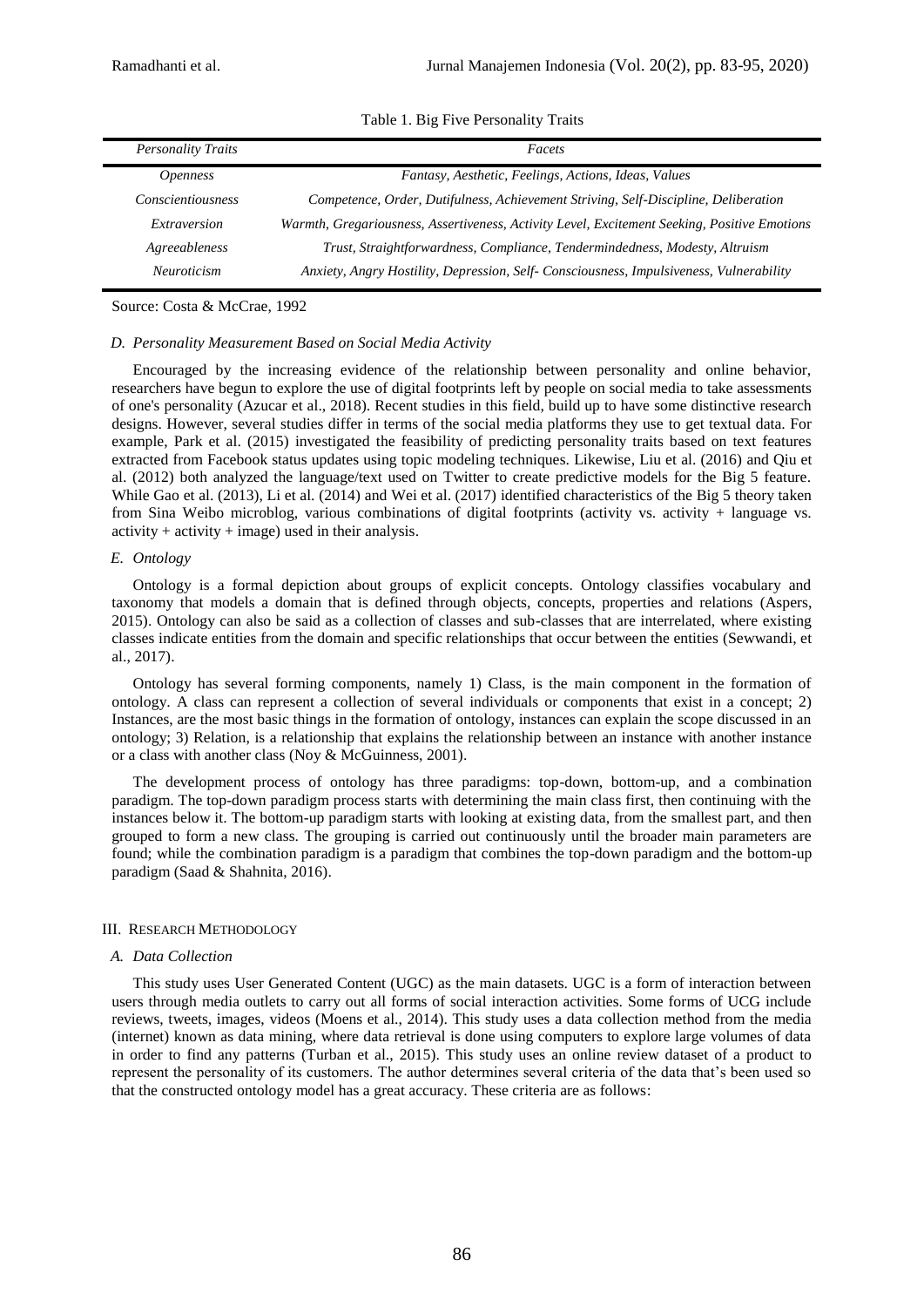- 1. Customer reviews are taken from products that have more than 4,000 reviews
- 2. Customer reviews are taken from products in popular commodity categories
- 3. Customer reviews taken are the latest reviews of a product
- 4. Customer reviews have relevance to the product
- 5. Reviews uploaded by each customer have differences

Criteria are created with the aim of having a quality balance in every customer review obtained. Criteria are made to establish an ontology models in measuring personality, which will be used to measure the personality of the certain products' consumers. This study will utilize different customer's review datasets from three specific products in the same industrial area. Each product will have the same amount of customer review data in order to have the same results. The results of data collection are shown in Table 2.

| Table 2. Number of Customer Review Data Retrieval Results |  |  |  |
|-----------------------------------------------------------|--|--|--|
|                                                           |  |  |  |

| Number of Review Obtained |
|---------------------------|
| 1200                      |
| 1200                      |
| 1200                      |
| 3600                      |
|                           |

# *B. Data Pre-processing and Data Filtering*

Pre-processing is a stage of text mining with the aim of preparing text into data that will undergo processing at the further stage. In text mining, raw data that contain information has an arbitrary structure, so the process of converting forms into structured data is needed (Apriliana, Ransi, & Nangi, 2017). Pre-processing is done with the aim of selecting each word from the document and reducing the possibility of errors in the data processing (Alamsyah, Putra, Fadhilah, & Nurwiati, 2018). The stages of pre-processing in this study are as follows:

- 1. Case Folding is the stage of changing all letters of documents / data obtained into lowercase letters.
- 2. URL Removal and Username Removal Removal and Username Removal is the stage of removing URLs and usernames from documents / data obtained
- 3. Symbol and Numbering Removing is the stage of deleting symbols or numbers in documents / data obtained

#### *C. Ontology Model Development*

The construction of the ontology model is intended to classify words and phrases from textual data acquired into traits and facets existed in the Big Five Personality theory. There are two ways to classify linguistic feature data with higher accuracy, i.e. professional judgment or classification using machine learning methods (Jurafsky, 2000). This research proposes an ontology model to classify words and phrases accurately into traits available in the Big Five Personality theory; therefore, this model requires experts' involvement in the development process. The created ontology models along with the data sets used are validated by psychology discipline's experts. The validation process requires experts to validate each keyword in the ontology model that reflects the personality in the Big Five Personality model. Examples of classifying keywords into a personality are shown in Table 3.

| Table III. Example of Keyword Making |            |                    |               |  |  |
|--------------------------------------|------------|--------------------|---------------|--|--|
| Review<br>Traits<br>Keyword<br>Facet |            |                    |               |  |  |
|                                      |            |                    | (Kepribadian) |  |  |
| kebetulan lip cream ini milik ibuku  | kebetulan  | impulsiveness      | neuroticism   |  |  |
| dan aku iseng coba.                  | iseng_coba | excitement seeking | extraversion  |  |  |

In this study, the ontology model is designed using the OWL ontology development language, using protection software with the help of the OWL-DL package. Categories in the ontology model are divided into main categories, sub-categories and individual levels. The main interest categories are the personality traits of the Big Five Personality theory, namely Openness, Conscience, Extraversion, Agreeableness, and Neuroticism. Sub-categories are on the same level as facet personality, which is a sub-feature of the Big Five Personality model. Words and phrases are placed at the lowest level; an example of the structure of the ontology model used in this study shown by the following Figure 1.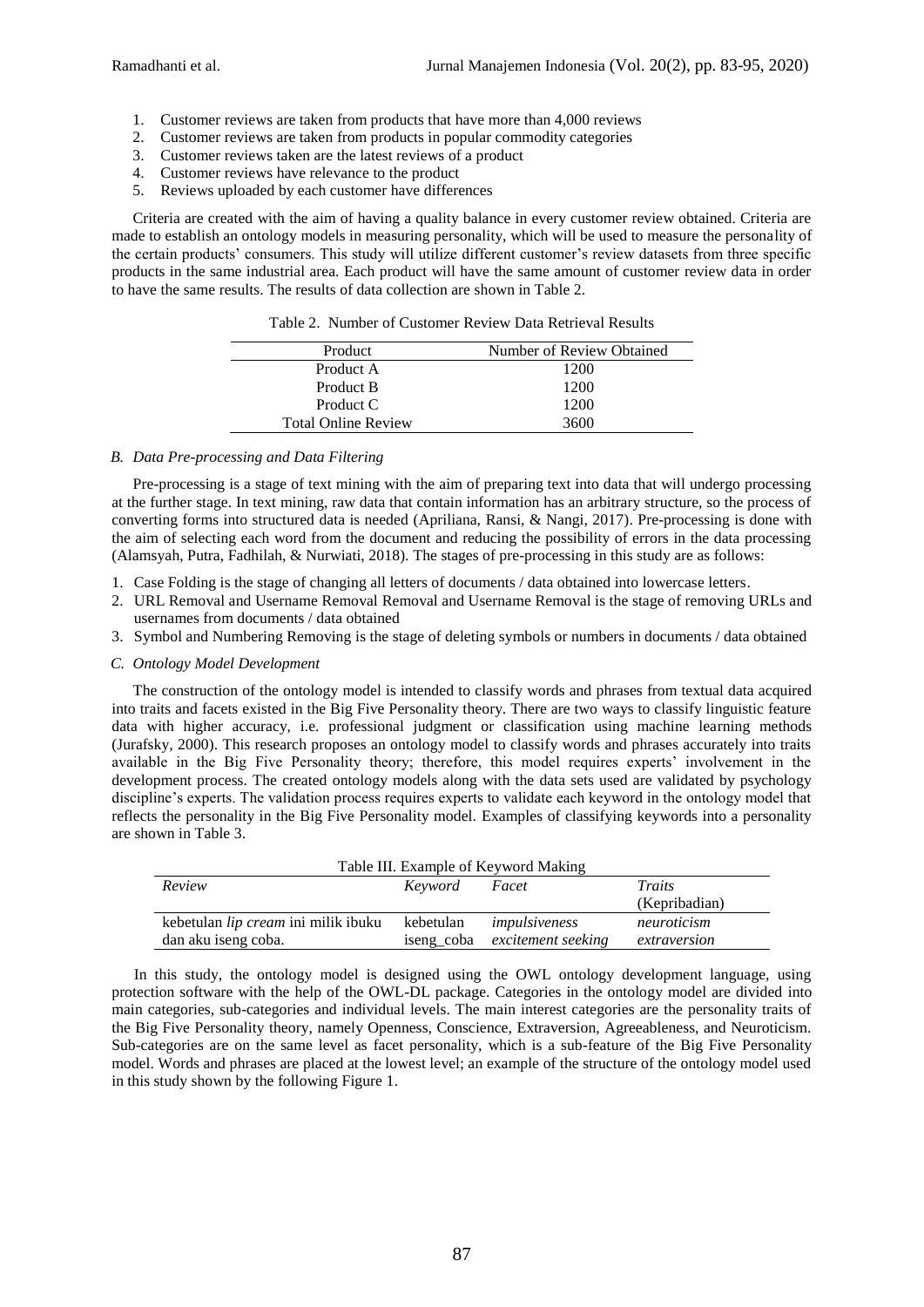

Figure 1. Keyword Classification Paradigm

# *D. Personality Measurement Using Ontology Model*

Measurement of personality using ontology model is done by looking at the similarity of words, between words contained in the review with instances existed in the model. If there is at least one word related to the review with the instance in the model created, the review is grouped into the personality class where the instance exists. The measurement is done by looking at the tendency of each word in the sample data online customer review; the higher the frequency of data belonging to a specific class or personality, the greater the value for the personality trait. Figure 2. displays the workflow of the measurements made.



Figure 2. Personality Measurement's Flow Chart

The diagram shown in Figure 2 is a visualization of the measuring personality's process. The diagram shows the flow of personality measurements from collecting customer's review data, pre-processing, building ontology models based on the results of the classification that has been done earlier until the process of measuring personality for the entire sample data used. The whole process is carried out to construct an ontology model that will be reconstructed using an automation algorithm to provide rapid and improved the accuracy of personality measurement results. The automation algorithm is constructed using the n-gram language model with the python programming language. The structure of the personality measurement model algorithm in this study is shown in Table 4.

Our personality measurement model algorithm consists two main functions, they're the looping function and the if function. The looping function for 'j' aims to check the input of words or phrases in the ontology model's construction. Then, the looping function for 'k' is used to carry out a comparative assessment of the input words or phrases that will be pushed through the process of measuring personality and compared with words or phrases found in the ontology models that have been made. Furthermore, the if algorithm function is used to check words or phrases that have the greatest array words. Types of words or phrases in the n-gram language model can be outlined as unigram (one word), bigram (two words), trigram (three words) and n-gram (n-words). The if function works by detecting words with the greatest n-gram values and discarding words with n-gram values that are less than other words or phrases.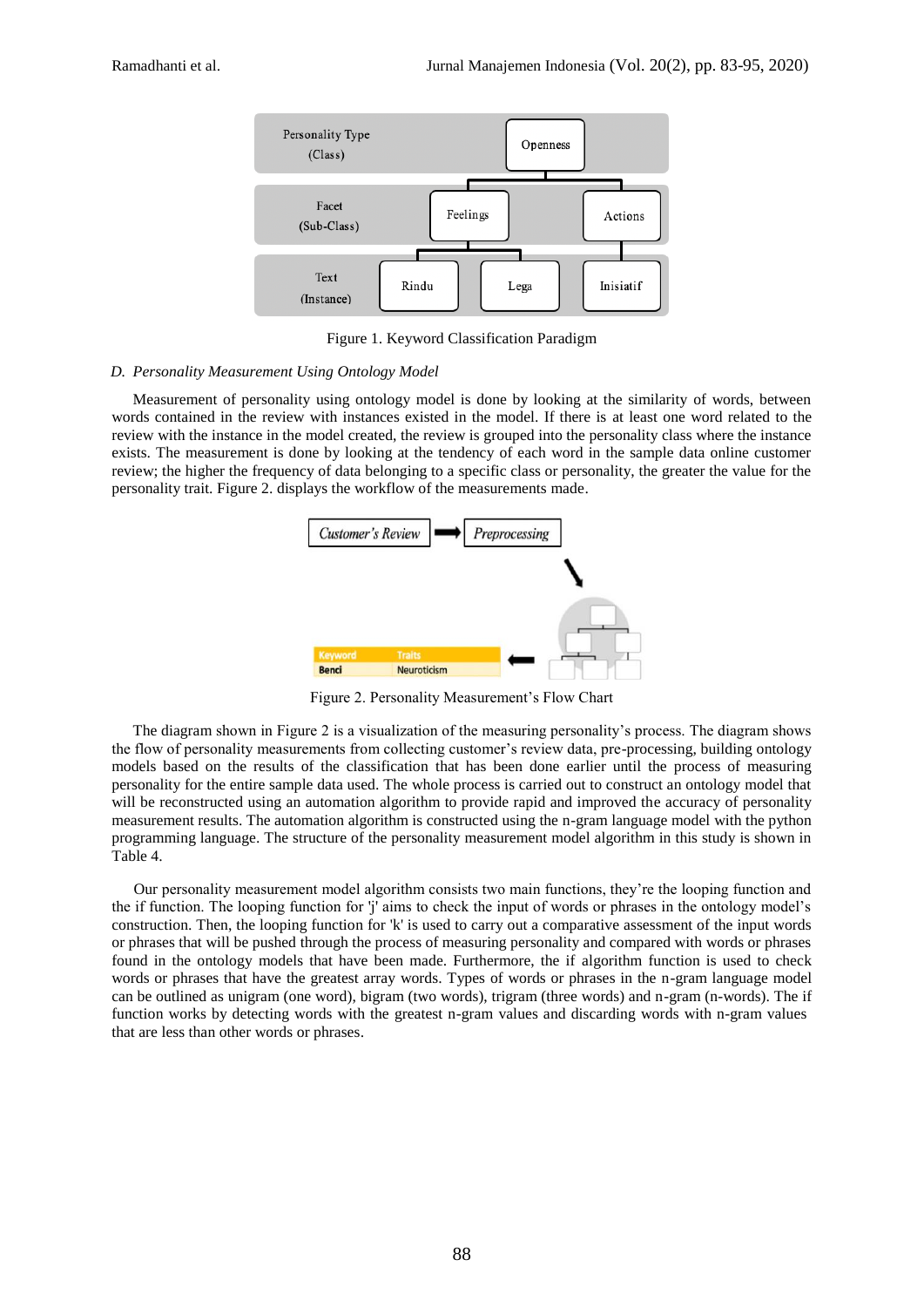| <b>Function</b>           | <b>Algorithm</b>                                                                                                                                                                                                                                             |
|---------------------------|--------------------------------------------------------------------------------------------------------------------------------------------------------------------------------------------------------------------------------------------------------------|
| Looping for j<br>function | while $i <$ len(tokens):<br>$temp = []$<br>$temp$ traits = $[]$<br>for i in<br>range(len(list text)):<br>if tokens [i] in<br>list text[j]:<br>temp.append(list text<br>[i]<br>tempt traits.append(t<br>raise([1])<br>$maks = 0$<br>$\text{trait} = \text{!}$ |
| Looping for k<br>function | for $k$ in range (len (temp)):<br>if re.sub(' ', ' ',<br>$temp[k].lower()$ ) in<br>sent:<br>i f<br>len(temp[k].split(' '<br>$)$ > maks:<br>$train =$<br>temp traits[k]<br>$maks =$<br>len(temp[k].split('')<br>$)$ )                                         |
| If function               | if maks $> 0$ :<br>list freq[list traits.i<br>$ndex(train)$ ] += 1<br>$i$ += maks<br>else:<br>$i + = 1$                                                                                                                                                      |

Table 4. Pseudo-code Algorithm

# IV. RESULTS AND DISCUSSIONS

*A. Ontology Model Construction Result*

Ontology modelling is designed by classifying words and phrases with the help of experts to form a personality dictionary which is then reconstructed using the n-gram algorithm. Examples of the results of word and phrase classification in the personality dictionary can be seen in Table 5.

Table 5. Examples of Ontology Model Personality Dictionary

| Personality     | Facet        | <b>Keyword Examples</b>                       |
|-----------------|--------------|-----------------------------------------------|
| <i>Openness</i> | Fantasy      | Ingin_coba, saya_berharap, mudah_mudahan,     |
|                 |              | pengen_deh, kapan_kapan, boleh_gak_ya,        |
|                 |              | pengin_kaya, semoga_nanti, bayangin_aja       |
|                 | Aesthethics  | Unik, warnanya_bikin_cerah, cantik_banget,    |
|                 |              | mempesona                                     |
|                 | Feelings     | Terasa_kering, aku_rasa, aku_suka_banget,     |
|                 |              | lembut_pas_diaplikasiin, sedih_capur_bahagia  |
|                 | Actions      | kubeli,<br>Perebutan,<br>nyobain,<br>jagain,  |
|                 |              | mendengar, banyak gaya                        |
|                 | <i>Ideas</i> | kritik,<br>Usulan,<br>berfikir.<br>tanggapan, |
|                 |              | aku saranin, testimoni                        |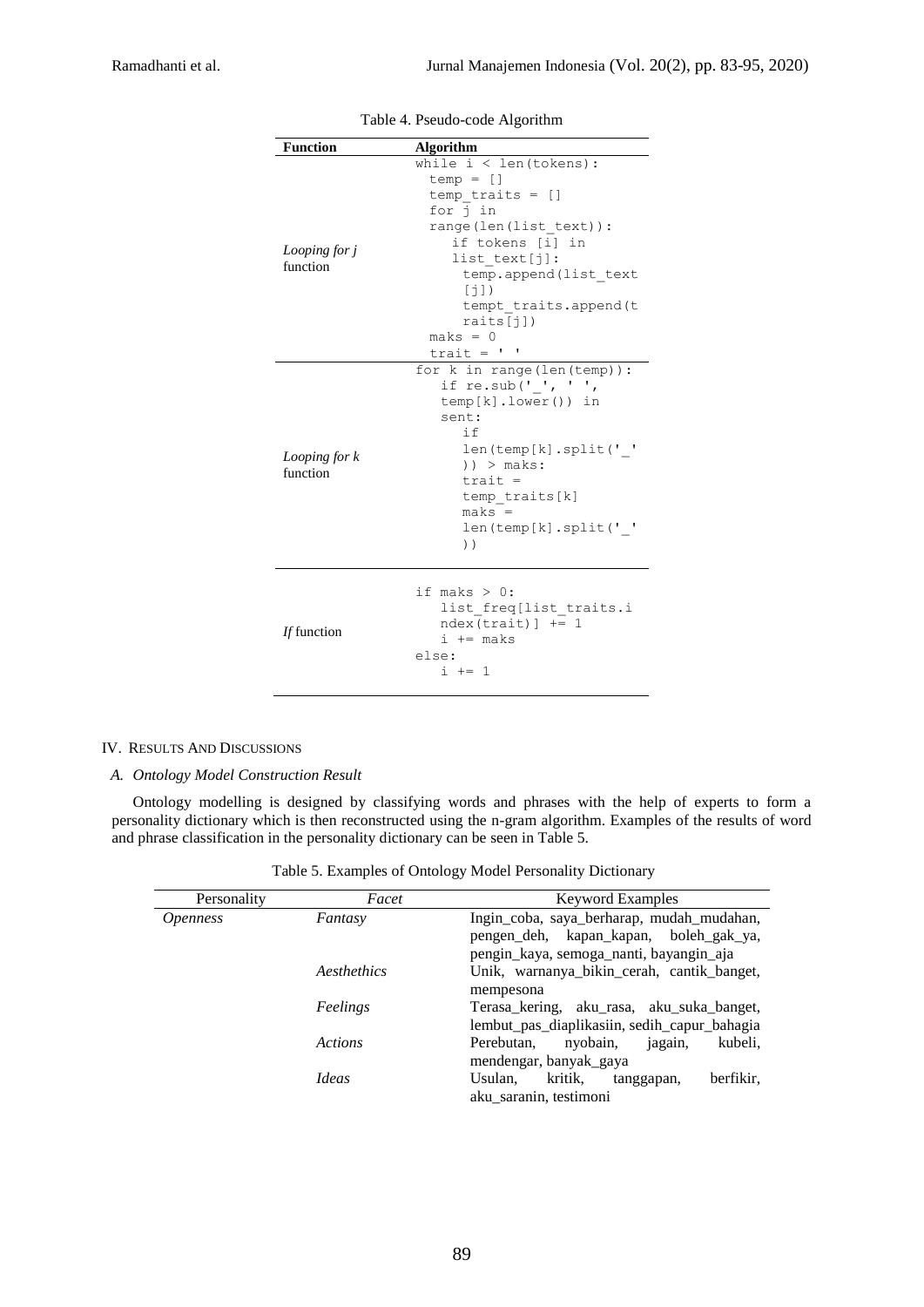|                   | <b>Values</b>               | Bikin_muka_seger,<br>mudah digunakan,                                     |
|-------------------|-----------------------------|---------------------------------------------------------------------------|
|                   |                             | super_pigmented,<br>ngecover_seluruh_bibir,                               |
|                   |                             | gak murahan                                                               |
| Conscientiousness | Competence                  | Selalu_bisa, layak, kita_bisa, peningkatan,                               |
|                   |                             | memahami                                                                  |
|                   | <i>Order</i>                | Gak berantakan,<br>rapih,<br>teratur_banget,                              |
|                   | Dutifullness                | suka_banget_rapih<br>Ikuti_prosedur, konsisten, teratur,<br>jadwal,       |
|                   |                             |                                                                           |
|                   | <b>Achievement Striving</b> | syarat<br>Terpacu_untuk_mulai,<br>fokus,<br>tekun,                        |
|                   |                             | kejar_mimpi, berusaha, berjuang                                           |
|                   | Self Discipline             | Mempersiapkan, menempatkan_diri, disiplin,                                |
|                   |                             | saya_siap_melayani, bertanggung_jawab                                     |
|                   | Deliberation                | Meskipun, agak_bingung, tetapi,<br>padahal,                               |
|                   |                             | entah_kenapa, mempertimbangkan                                            |
| Extraversion      | Warmth                      | berbaur,<br>Bareng,<br>salam_hangat,                                      |
|                   |                             | orang_yang_dicintai                                                       |
|                   | Gregariousness              | Terkenal, se_terkenal_wardah, banyak_dicari,                              |
|                   |                             | lg_booming_banget                                                         |
|                   | Assertiveness               | Coba_nih,<br>wajib_coba,<br>jgn_lupa,                                     |
|                   |                             | jangan_ditiru, perhatiin                                                  |
|                   | <b>Activity Level</b>       | Dilayer,<br>beli,<br>pakai,<br>oles,<br>usap,                             |
|                   |                             | beli_gara2_promo                                                          |
|                   | Excitement-Seeking          | Dicoba_gosok,<br>ini_menarik,<br>iseng_coba,                              |
|                   |                             | mau_coba, berani_nyoba                                                    |
|                   | <b>Positive Emotions</b>    | Optimis,<br>bahagia,<br>ceria,<br>favorite,                               |
|                   |                             | semangat_positif                                                          |
| Agreeableness     | Trust                       | Yakin, gausah_ragu,<br>cinta_mati,<br>tertarik,                           |
|                   | Straightforwardness         | pembelian_kedua, gak_nyesel<br>Baru_tau, bener_bgt_ini, emang_beda_tipis, |
|                   |                             | nyatu_di_bibir, cukup_awet                                                |
|                   | <b>Altruism</b>             | maklum,<br>Betah,<br>ramah,<br>bersedekah,                                |
|                   |                             | nyaman_dipake, memuji                                                     |
|                   | Compliance                  | Legowo, puas, gampang_di_blend, awet_juga                                 |
|                   | Modesty                     | Alhamdulillah, bersyukur, maaf, maacih,                                   |
|                   |                             | berkecukupan                                                              |
|                   | Tendermindedness            | Turut_prihatin,<br>Saling_menguatkan,                                     |
|                   |                             | menebar_kebaikan, mengerti_konsumen                                       |
| Neuroticism       | Anxiety                     | Ganyaman, ragu, takut_nggak_cocok,                                        |
|                   |                             | blm_terlalu_berani                                                        |
|                   | Hostility                   | Brutal,<br>emosi_gua,<br>geblek,<br>nyindir,                              |
|                   |                             | maki_maki                                                                 |
|                   | Depression                  | Hancur,<br>sedikit_kecewa,<br>gasesuai_harap                              |
|                   |                             | kurang_memuaskan, merasa_dibohongi                                        |
|                   | <b>Self Consciousness</b>   | Bandelnya_aku,<br>berasa_tebel,<br>ga berani,                             |
|                   |                             | gue_yang_salah, ternyata_cocok                                            |
|                   | Impulsiveness               | asal_pilih,<br>Langsung_nutup,<br>lgsg_luntur,                            |
|                   |                             |                                                                           |
|                   | Vulnerability               | cepet_abis, kehempas<br>Gagal,<br>terpuruk,<br>menyakitkan,               |

# *B. Personality Measurement Results based on Ontology Model*

The ontology model that has been designed then reconstructed into an algorithm to facilitate the process of measuring personality. Customer review words and phrases obtained from online reviews are then entered to the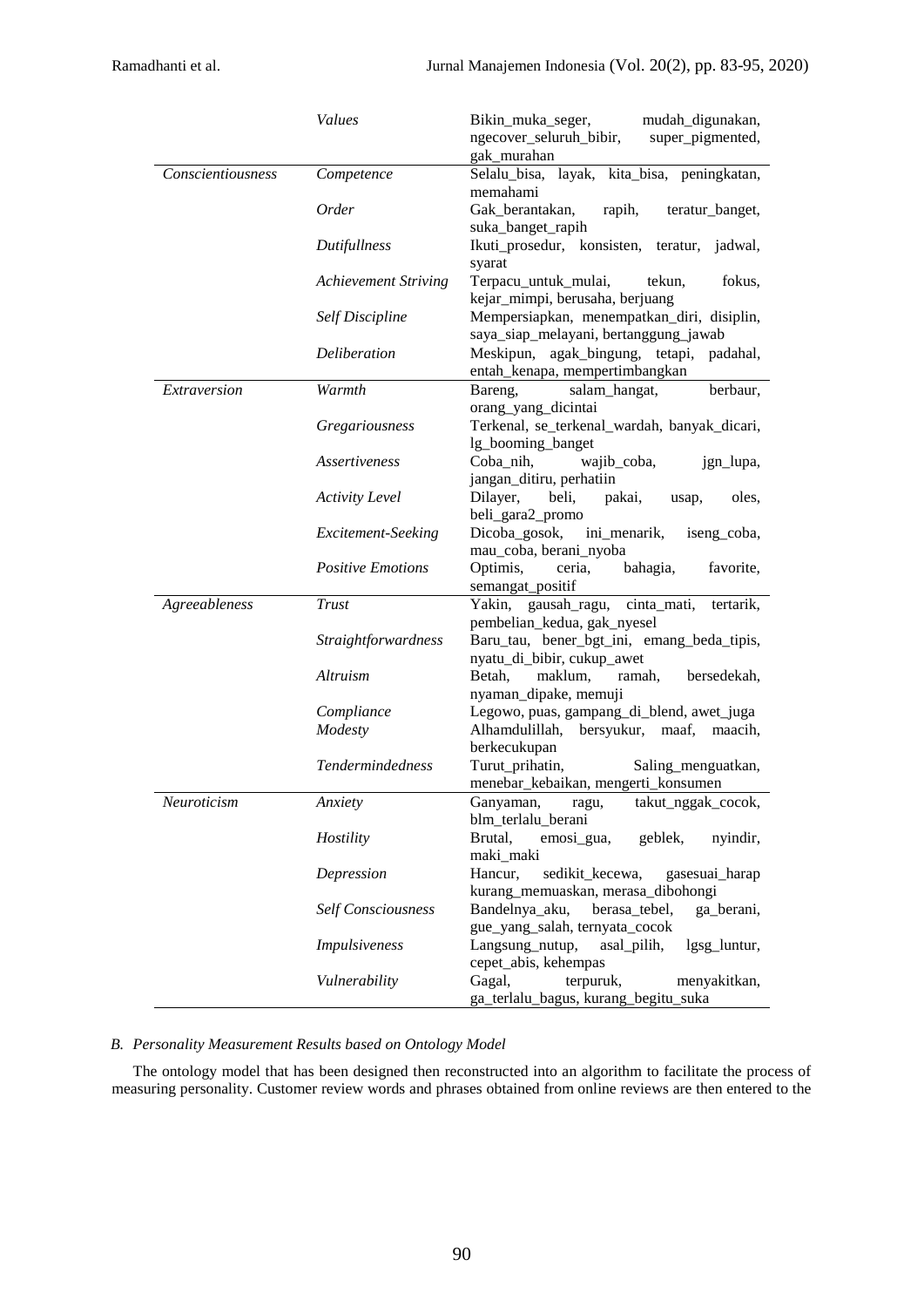ontology model algorithm to test the performance of the models that have been made. The results of consumer personality assessments based on the approved online reviews represented in Table 6 below.

| Products | <b>Traits Frequency</b>           |              | Spider Plot                                           |  |
|----------|-----------------------------------|--------------|-------------------------------------------------------|--|
|          | <b>TABEL TRAITS</b>               |              | <b>RADAR CHART</b><br>Aggreeableness                  |  |
|          | <b>Traits</b>                     | Frequency    | Traits<br>5000<br>4000                                |  |
|          | Aggreeableness                    | 4281         | 3000<br>2000<br>Conscientiousness<br>Openness<br>1000 |  |
| Produk A | Conscientiousness<br>Extraversion | 2335<br>1977 |                                                       |  |
|          | Neuroticism                       | 2481         |                                                       |  |
|          | Openness                          | 2862         | Neuroticism<br>Extraversion                           |  |
|          | <b>TABEL TRAITS</b>               |              | <b>RADAR CHART</b>                                    |  |
|          | Traits                            | Frequency    | Aggreeableness<br>Traits<br>6000<br>5000              |  |
|          | Aggreeableness                    | 5493         | 4000<br>3000<br>Conscientiousness<br>Openness<br>2000 |  |
| Produk B | Conscientiousness                 | 2731         | 1000                                                  |  |
|          | Extraversion                      | 2470         |                                                       |  |
|          | Neuroticism                       | 1168         | Neuroticism<br>Extraversion                           |  |
|          | Openness                          | 1848         |                                                       |  |
|          | <b>TABEL TRAITS</b>               |              | <b>RADAR CHART</b>                                    |  |
| Produk C | Traits                            | Frequency    | Aggreeableness<br>Traits<br>6000<br>5000              |  |
|          | Aggreeableness                    | 5432         | 4000<br>3000<br>Conscientiousness<br>Openness         |  |
|          | Conscientiousness                 | 1791         | 2000<br>1000                                          |  |
|          | Extraversion                      | 2364         |                                                       |  |
|          | Neuroticism                       | 681          | Neuroticism<br>Extraversion                           |  |
|          |                                   |              |                                                       |  |

|  | Table 6. Personality Measurement Results |  |
|--|------------------------------------------|--|
|  |                                          |  |

# *C. The Analysis of Personality Measurement Results and CRM Strategy Determination*

Based on the results of personality assessments that have been constructed, it is obtained that the groups on the three products have personalities with different percentages from each other. Although the three brands highlight a quite similar main trait, agreeableness, the results of personality assessments show a quite different personality composition. In the context of customer relationship management, a marketer can use the insights gained from the measurement results to improve the effectiveness of the approach to consumers (Srivastava, 2016, hal. 34).

The results showed that consumers of the three products have high agreeableness, openness and extraversion personality. Personality can describe how a person accepts an approach to something, one of which is the approach of a brand (Olson & Weber, 2004). Someone with a high agreeableness personality tends to be an interpersonal moderator, which means that someone with a high agreeableness value has the motivation to maintain a positive relationship with other individuals (Arthur, Woehr, & Graziano, 2001). Someone with a dominant agreeableness personality tends to adapt to various social behaviours (Shadish, Cook, & Campbell, 2002).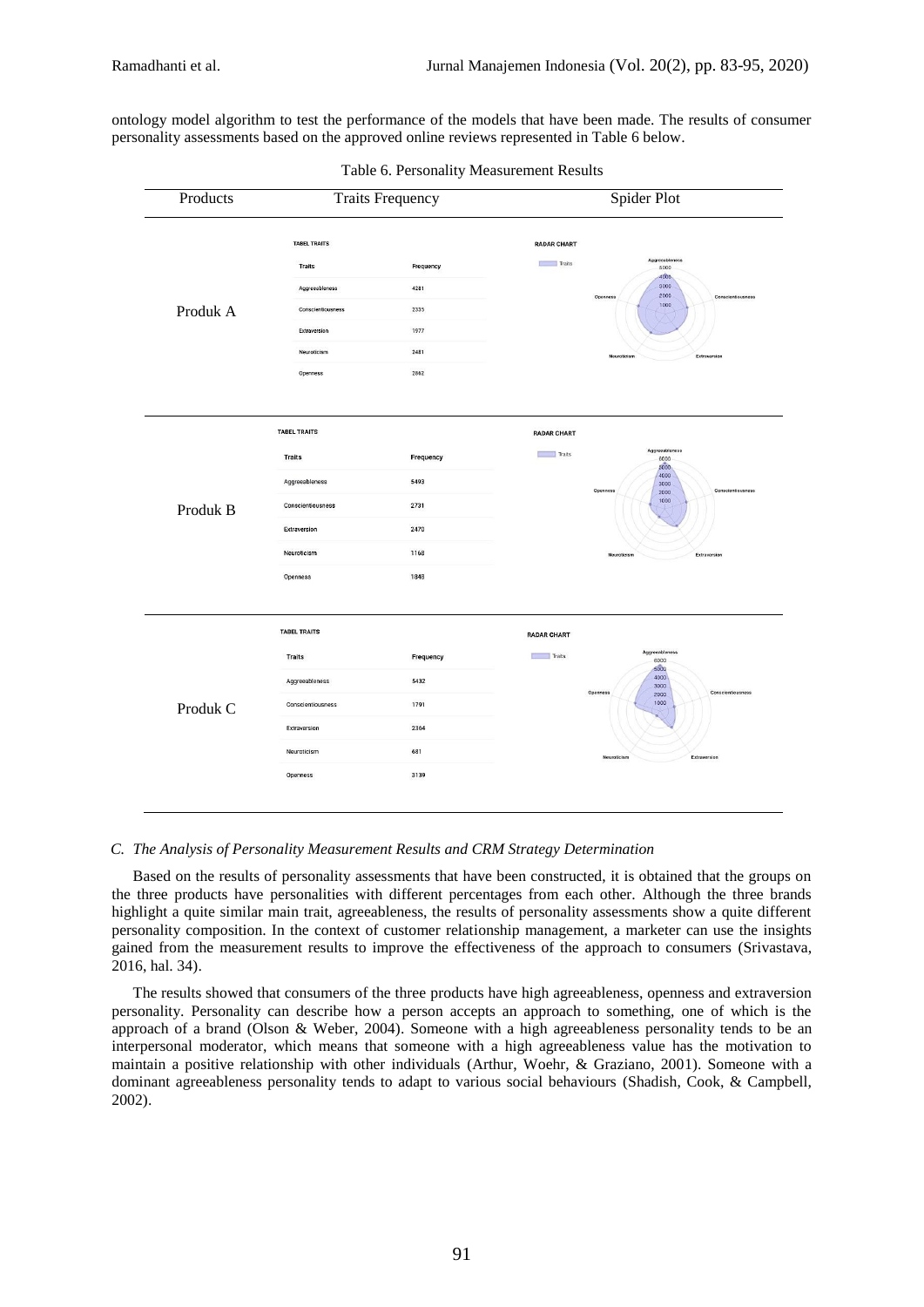Companies need to determine a CRM strategy that suits the personalities of each of their customers. A theory of establishing a CRM strategy that is commonly used is the 4R CRM theory according to Barnes (2000). 4R CRM theory is a theory that divides the determination of customer relationship management strategies into four elements: Retention, Relationships, Recovery, and References (Barnes, 2000). If it is linked to the results of personality measurements, the CRM approach that is appropriate for customers with high agreeableness personality is the CRM Referrals, by the aim of building interpersonal relationships among potential customers (Srivastava, 2016, hal. 24). A good interpersonal relationship between consumers and prospective customers can support the build of strong word of mouth electronics to increase corporate market support (Srivastava, 2016, hal. 24).

Someone with a high level of Openness personality tends to express their thoughts and feelings through various media; one of them is online review media which is the basis of this research. A person with a high level of Openness personality tends to prefer novelty and consistent originality and has a high level of creativity and imagination (Costa & McCrae, 1992)**.**

Adjusted to the 4R approach in the Customer Relationship Management strategy, the ablest approach is a Retention strategy to maintain a good customer lifecycle (Srivastava, 2016, hal. 24). Someone with a high openness personality tends to like something new, by utilizing a retention strategy; companies can maintain the presence of consumers to avoid large numbers of churn. The retention strategy usually begins with the activity of explaining to customers about a new product or service from the company and ended by a contract extension (Barnes, 2000). The implementation of a retention strategy requires good marketing management expertise to execute to maintain consumer presence (Barnes, 2000).

*Customers with high extraversion personality tend to make frequent social contacts, and recognition from the social environment* (Olson & Weber, 2004). Someone with a high personality extraversion also tends to have close personal relationships and interdependence (King, 1995), and expect positive things from high interpersonal contact (King & Broyles, 1997). Someone with a high level of personality extraversion has a clear purpose in life, both in terms of economic, political, and social (Roberts & Robins, 2000). Therefore, a specific and accurate CRM approach is needed to approach consumers with extraversion personalities*.*

In carrying out a CRM approach to consumers with a high level of personality extraversion is by improving the inter-relationship between brands and consumers (Bauer, Heinrich, & Martin, 2007). Based on this, the strategy that can be used is the Relationship CRM strategy (Barnes, 2000). Relationship CRM Strategy seeks for the developing of more intimate relationships between customers and companies, one of them is by providing customer service that constantly interacts with consumers every time (Srivastava, 2016, hal. 24). Consistent interaction between companies and consumers can build consumer loyalty which will create a relationship of interdependence between consumers and companies (Srivastava, 2016, hal. 24).

By understanding the consumer's personality tacitly through the activities carried out on social media, the company can identify the required imminent method to produce an up-sell impact on the CRM strategy. Based on the results of this study, companies are recommended to consider the process of understanding the personality of consumers as one of the standards in making decisions for the determination of CRM strategies. On the other hand, research related to measuring one's personality based on social media activities needs to be deepened and expanded by looking at various applicative sectors supporting the company's business processes in addition to the CRM sector.

#### V. CONCLUSION

The emerging needs of creating a trustworthy company encourage companies to have the right customer relationship management strategy. The challenges in establishing a suitable CRM strategy can be overcome by understanding the personality of the consumer. With the help of understanding personality, companies can determine the CRM strategy that is most suitable for approaching their customers. This study provides a technique to detect consumer personalities based on data obtained from online review results using personality measurements based on ontology models.

This study concludes that the ontology model can be used as an effective personality measurement model, with rapid processing time and less cost consumption. The ontology model reconstructed with the n-gram language model performs exceptional accuracy in terms of measuring the personality of consumers with the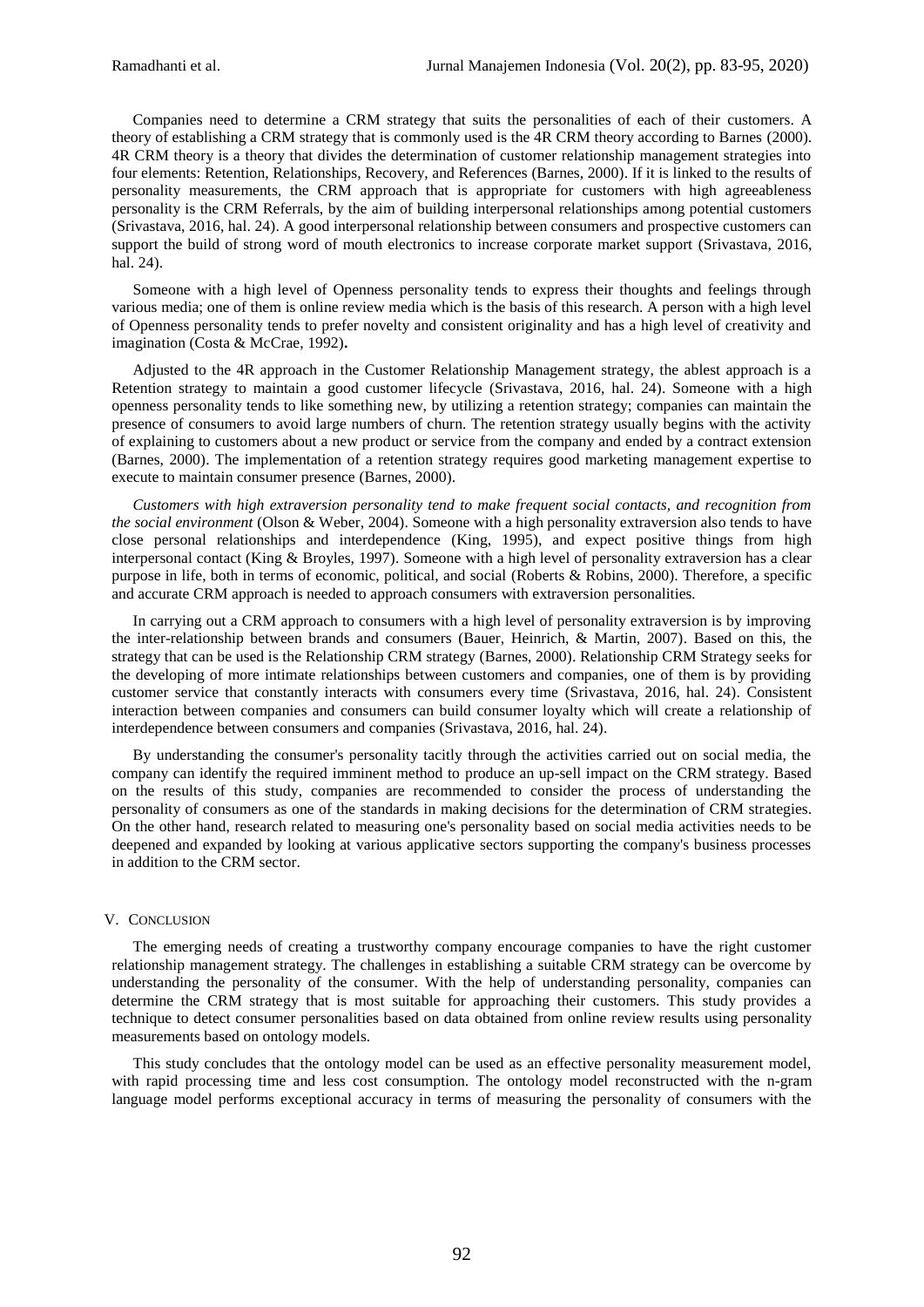reviews they upload. Traits and facets obtained from personality measurement results can be used to describe how consumers should get treatment from the company. For example, the CRM approach that is appropriate for groups of customers with high agreeableness personalities is CRM referrals to build interpersonal relationships between customers and potential customers. A good interpersonal relationship can form a strong electronic word of mouth that enlarges the company's market share.

The results of this study recommend the companies to start focusing on detecting the overall personality of their customers since this will be helpful for companies to achieve their goals through the Customer Relationship Management approach. Measurement of personality using the ontology model approach can be used as one method for measuring consumer personalities. With this method, companies can find out the whole personality of their consumer to determine the right CRM strategy and suitable with the personality of the consumer so that the company can increase their customer loyalty.

# **REFERENCES**

- Abbas, J., Aman, J., Nurunnabi, M., & Bano, S. (2019). The Impact of Social Media on Learning Behavior for Sustainable Education: Evidence. Sustainability, 1-23.
- Alamsyah, A., Putra, M. R., Fadhilah, D. D., & Nurwiati, F. (2018). Ontology Modelling Approach for Personality Measurement Based on Social Media Activity. 2018 6th International Conference on Information and Communication Technology (ICoICT) (hal. 507-513). IEEE.
- Alamsyah, A., Rachman, M. F., Hudaya, C. S., Putra, R. P., Rifkyano, A. I., & Nurwianti, V. (2019). A Progress on the Personality Measurement Model using Ontology based on Social Media Text. International Conference on Information Management and Technology (ICIMTech) (hal. 581-586). Bali: IEEE.
- Anderson, K. L., & Kerr, C. J. (2002). Customer Relationship Management. New York: McGraw-Hill.
- Apriliana, Ransi, N., & Nangi, J. (2017). IMPLEMENTASI TEXT MINING KLASIFIKASI SKRIPSI MENGGUNAKAN METODE NAÏVE BAYES CLASSIFIER. Jurnal semanTIK, 3(2), 187-194.
- Arthur, W., Woehr, D. J., & Graziano, W. G. (2001). Personality testing in employment settings Problems and issues in the application of typical selection practices. MCB University Press, 657-676.
- Aspers, P. (2015). Performing ontology. Social Studies of Science, 45, hal. 449-453.
- Azucar, D., Marengo, D., & Settanni, M. (2018). Predicting the Big 5 personality traits from digital footprints on social media: A meta-analysis. Personality and individual differences, 124, 150-159.
- Barnes, J. G. (2000). Secrets of Customer Relationship Management: It's All About How You Make Them Feel. New York: McGraw-Hill.
- Bauer, H. H., Heinrich, D., & Martin, I. (2007). How to Create High Emotional Consumer-Brand Relationships? The Causalities of Brand Passion. Australian & New Zealand Marketing Academy Conference Proceedings, (hal. 2189-2198).
- Berson, A., Smith, S., & Thearling, K. (2000). Building Data Mining Applications for CRM 1st. New York: McGraw-Hill Professional.
- Bleier, A., Harmeling, C. M., & Palmatier, R. W. (2018). Creating Effective Online Customer Experiences. *Journal of Marketing*, 1-22.
- Bleier, A., Harmeling, C. M., & Palmatier, R. W. (2018). Creating Effective Online Customer Experiences. Journal of Marketing, 1-22.
- Costa, P., & McCrae, R. R. (1992). Neo PI-R professional manual. Psychological Assessment Resources.
- Dwivedula, R., Bredillet, C. N., & Müller, R. (2016). Personality and work motivation as determinants of project success: the mediating role of organisational and professional commitment. International Journal of Management Development, 1(3), 229-245.
- Farnadi, G., Sitaraman, G., Sushmita, S., Celli, F., Kosinski, M., Stillwell, D., & De Cock, M. (2016). Computational personality recognition in social media. User modeling and user-adapted interaction, 26(2-3), 109-142.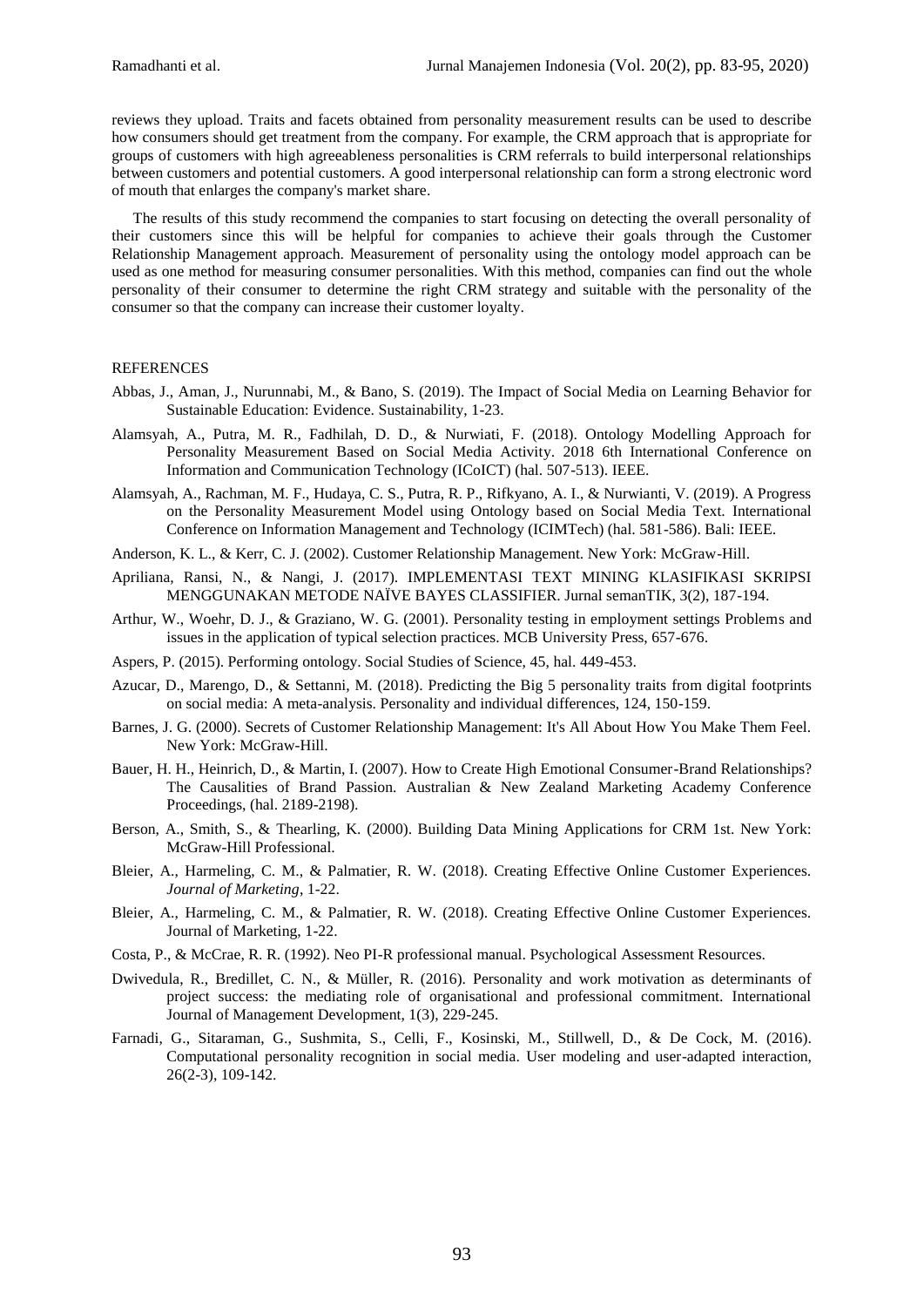- Gao, R., Hao, B., Bai, S., Li, L., Li, A., & Zhu, T. (2013, October). Improving user profile with personality traits predicted from social media content. In Proceedings of the 7th ACM conference on Recommender systems (pp. 355-358). ACM.
- Greenberg, P. (2010). CRM at the Speed of Light, Fourth Edition: Social CRM Strategies, Tools, and Techniques for Engaging Your Customers. New York: The McGraw-Hill Companies.
- Gunter, B. (2019). PERSONALITY TRAITS IN ONLINE COMMUNICATION. New York: Routledge.
- Hollebeek, L. D., Glynn, M. S., & Brodie, R. J. (2014). Consumer brand engagement in social media: Conceptualization, scale development and validation. Journal of interactive marketing, 28(2), 149-165.
- John, O. P., Robins, R. W., & Pervin, L. A. (2008). Handbook of Personality. New York: The Guilford Press.
- Jurafsky, D. (2000). Speech & language processing. Pearson Education India.
- King, L. A. (1995). Wishes, Motives, Goals, and Personal Memories: Relations of Measures of Human Motivation. Journal of Personality, 985-1007.
- King, L. A., & Broyles, S. J. (1997). Wishes, Gender, Personality, and Well-Being. Journal of Personality, 49-76.
- Kotler, P., & Keller, K. L. (2016). Marketing Management. Edinburgh: Pearson.
- Lehmkuhl, T., & Jung, R. (2013). Towards Social CRM-Scoping the concept and guiding research.
- Li, L., Li, A., Hao, B., Guan, Z., & Zhu, T. (2014). Predicting active users' personality based on micro-blogging behaviors. PloS one, 9(1).
- Liu, L., Preotiuc-Pietro, Samani, Z., Moghaddam, M. E., & Ungar, L. H. (2016). Analyzing Personality through Social Media Profile Picture Choice. ICWSM, (hal. 211-220).
- Malthouse, E. C., Haenlein, M., Skiera, B., Wege, E., & Zhang, M. (2013). Managing customer relationships in the social media era: Introducing the social CRM house. Journal of interactive marketing, 27(4), 270- 280.
- Manner, C., & Lane, W. (2018). Personality Traits as Predictors of Online Customer Review Motivations. The Journal of Social Media in Society, 7(1), 184-210.
- Moens, F., Li, J., & Chua, T. S. (2014). Mining user generated content. Chapman and Hall.
- Noy, N., & McGuinness, D. L. (2001). Ontology development 101. Knowledge Systems Laboratory, Stanford University.
- Olson, K. R., & Weber, D. A. (2004). RELATIONS BETWEEN BIG FIVE TRAITS AND FUNDAMENTAL MOTIVES. (hal. 795-802). Hays: Psychological Reports.
- Park, G., Schwartz, H. A., Eichstaedt, Kern, M. L., Kosinski, M., & Stillwell, D. J. (2015). Automatic Personality Assessment Through Social Media Language. Journal of personality and social psychology, 108(6), 934.
- Pratama, B. Y., & Sarno, R. (2015). Personality classification based on Twitter text using Naive Bayes, KNN and SVM. In 2015 International Conference on Data and Software Engineering (ICoDSE), (hal. 170- 174). IEEE.
- Qiu, L., Lin, H., Ramsay, J., & Yang, F. (2012). You are what you tweet: Personality expression and perception on Twitter. Journal of Research in Personality, 46(6), 710–718.
- Ramdhani, N. (2012). Adaptasi Bahasa dan budaya dari skala kepribadian big five. 39(2), 189-205.
- Reinhold, O., & Alt, R. (2012). Social Customer Relationship Management: State of the Art and Learnings from Current Projects. Bled eConference, 26.
- Riggio, R. E. (2017). Introduction to Industrial / Organizational Psychology. New York: Routledge.
- Roberts, B. W., & Robins, R. W. (2000). Broad Dispositions, Broad Aspirations: The Intersection of Personality Traits and Major Life Goals. PERSONALITY AND SOCIAL PSYCHOLOGY BULLETIN, 1284- 1296.
- Rothe, J. P. (2017). The Scientific Analysis of Personality . New York: Routledge.
- Saad, A., & Shahnita, S. (2016). The Methodology for Ontology Development in Lesson Plan Domain. Methodology, 7, hal. 4.